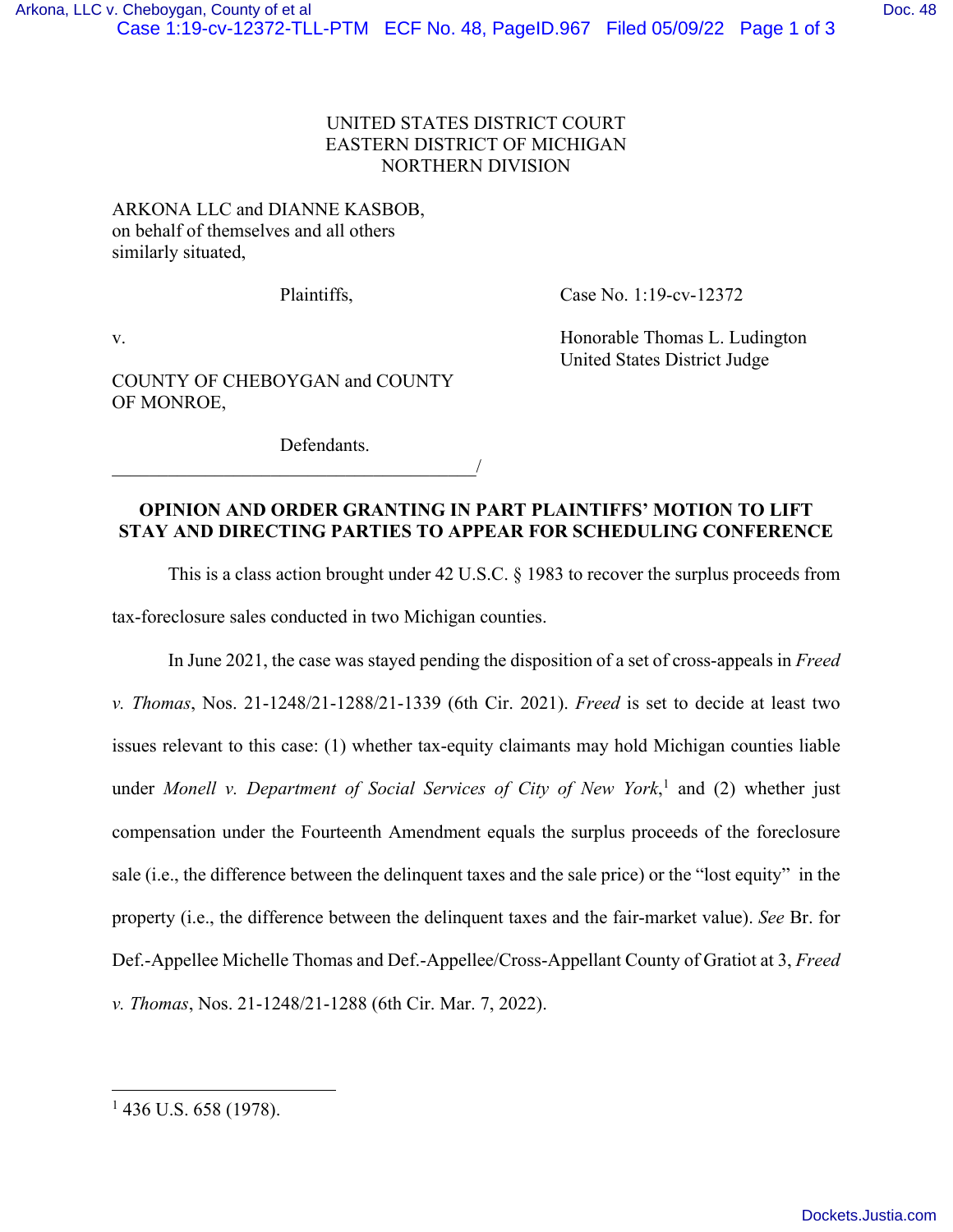Recently, in a similar case pending before this Court, the Sixth Circuit held that sovereign immunity does not shield Michigan counties from tax-equity actions brought under § 1983*. See Fox v. Saginaw Cnty. ex rel. Bd. of Commissioners*, No. 21-1108, 2022 WL 523023, at \*4–6. (6th Cir. Feb. 22, 2022). Although the Sixth Circuit expressly declined to reach the *Monell* issue due to lack of jurisdiction, its rationale for denying sovereign immunity seems to favor *Monell* liability. *See id.* at \*6 ("The counties were not required to act as an FGU or to foreclose on any given property, and yet they chose to do so."); *Westmoreland v. Butler Cnty.*, 29 F.4th 721, 730 (6th Cir. 2022) ("Under *Monell*, a municipality can be liable under § 1983 when an official 'policy or custom' caused a violation of the plaintiff's constitutional rights." (quoting *Monell*, 436 U.S. at 694)).

 Given the Sixth Circuit's recent decision, Plaintiffs have filed a motion to lift the stay, arguing that the equities now favor issuing class notice and completing discovery. *See* ECF No. 45 at PageID.946 (noting that "*Freed* has been pending for more than a year at the Sixth Circuit and even the State of Michigan . . . has argued that the counties are at least liable as to surplus proceeds"). Plaintiffs also seek to compel the parties to attend a scheduling conference that will be held in *Fox* on May 10, 2022.<sup>2</sup>

Defendants, however, seek to keep the stay in place. ECF No. 47. They note that the Sixth Circuit remains poised to decide many of the remaining issues in this case, including *Monell* liability and the proper measure of compensation. *Id.* at PageID.959–60.

"The power to stay proceedings is incidental to the power inherent in every court to control the disposition of the causes in its docket . . . ." *FTC v. E.M.A. Nationwide, Inc.*, 767 F.3d 611, 626–27 (6th Cir. 2014) (quoting *Ohio Env't Council v. U.S. Dist. Ct.*, 565 F.2d 393, 396 (6th Cir.

<sup>2</sup> Counsel in this case is also counsel in *Fox*.